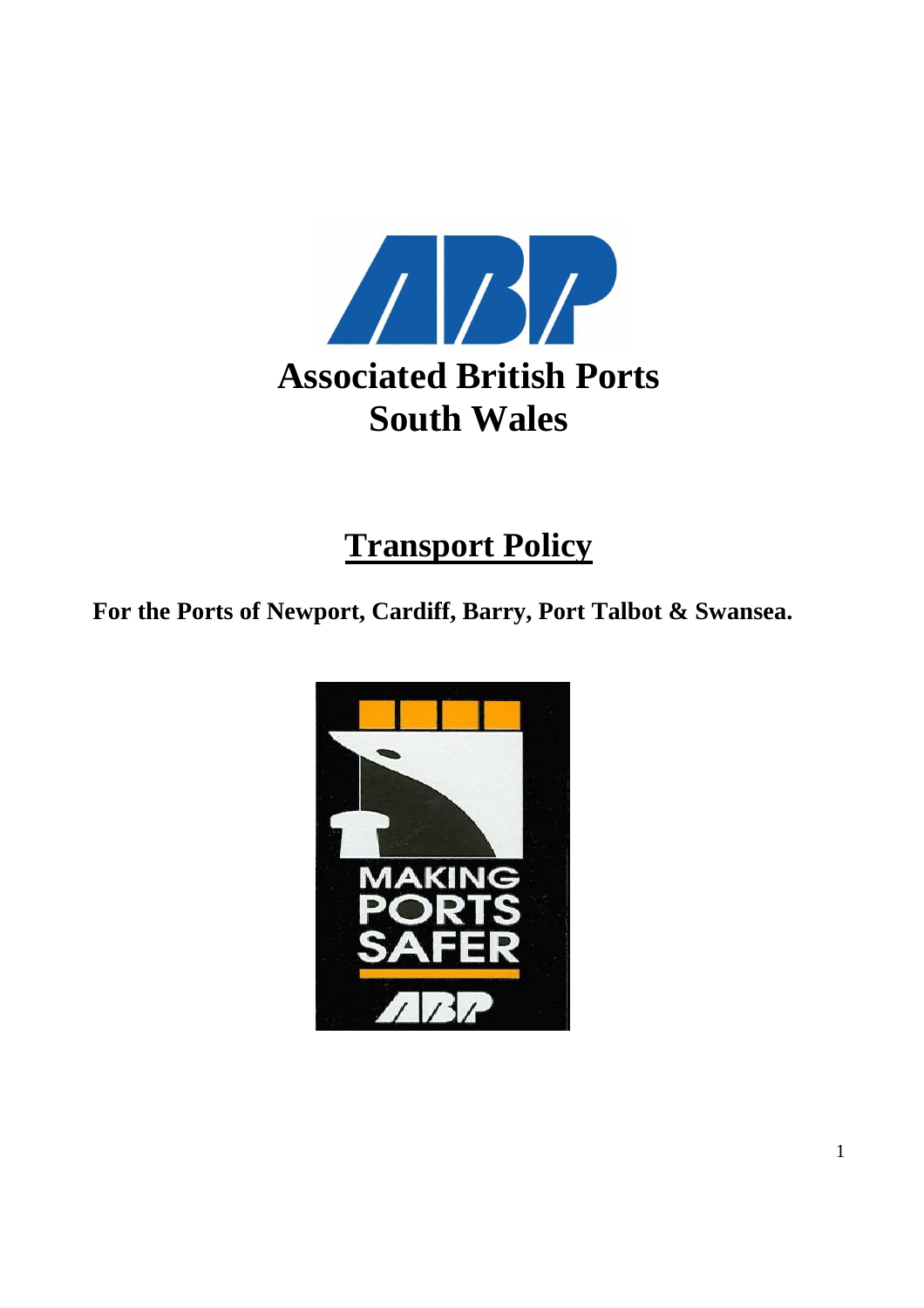## **Index:**

- 1. Introduction.
- 2. Policy Statement.
- **3.** Enforcement & guidance.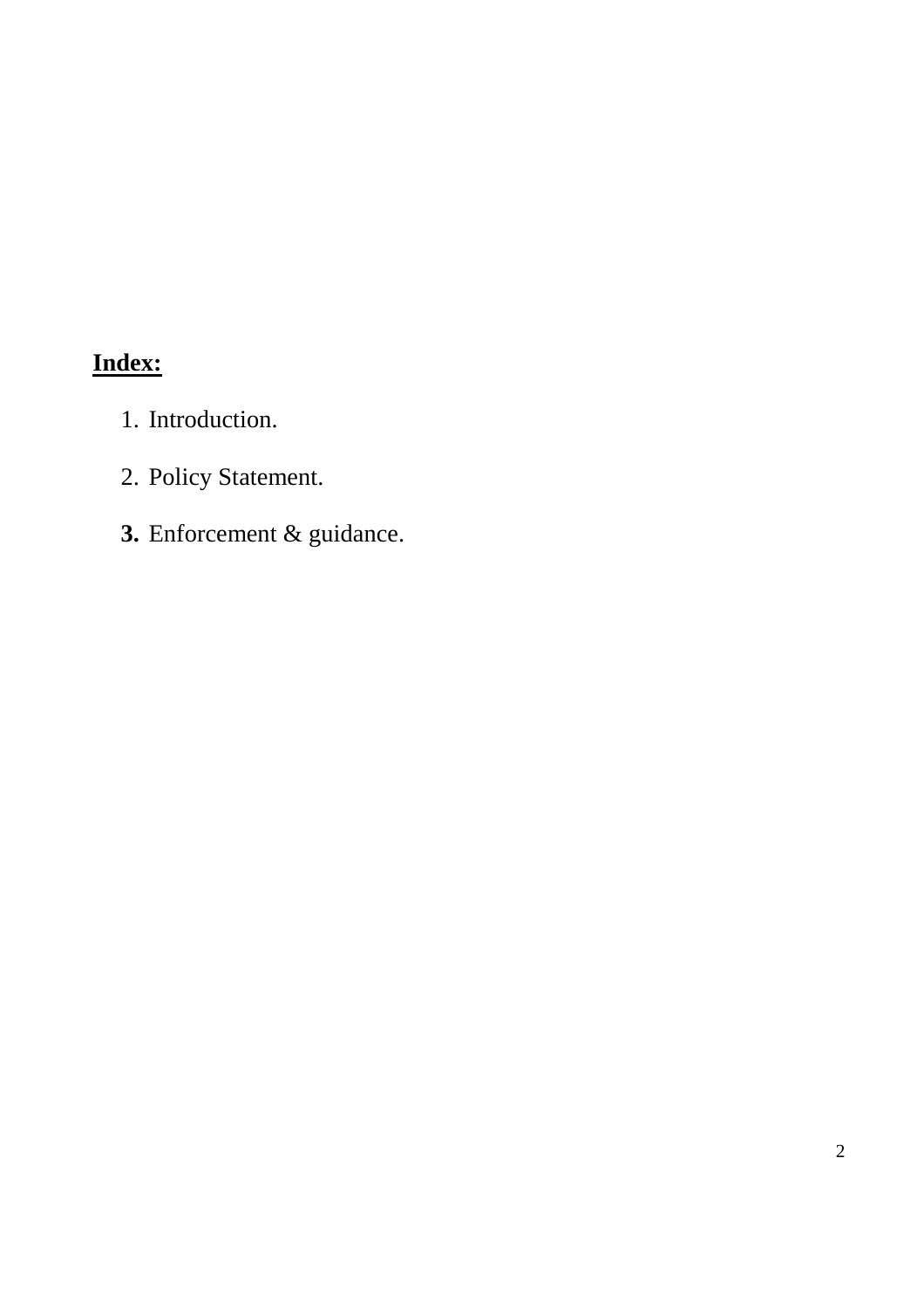### 1. **Introduction**

The purpose of this document is to set out how Associated British Ports, South Wales intends to manage the private road networks on the ports of Newport, Cardiff, Barry, Port Talbot and Swansea.

The Road Traffic Act applies to this road network although not necessarily in its entirety. In any situation where the Road Traffic Act is not applied, Associated British Ports have adopted a robust and defendable policy to ensure that best practice is followed in order to maintain safety standards.

The application of the Road Traffic Act to the roads in the South Wales Ports stems from the British Transport Commission Act 1961. Section 26 of this act deals with traffic offences on dock roads and restricted dock roads. The Act provides that persons committing an offence on these roads are liable to be dealt with as if the offence had been committed on a public road.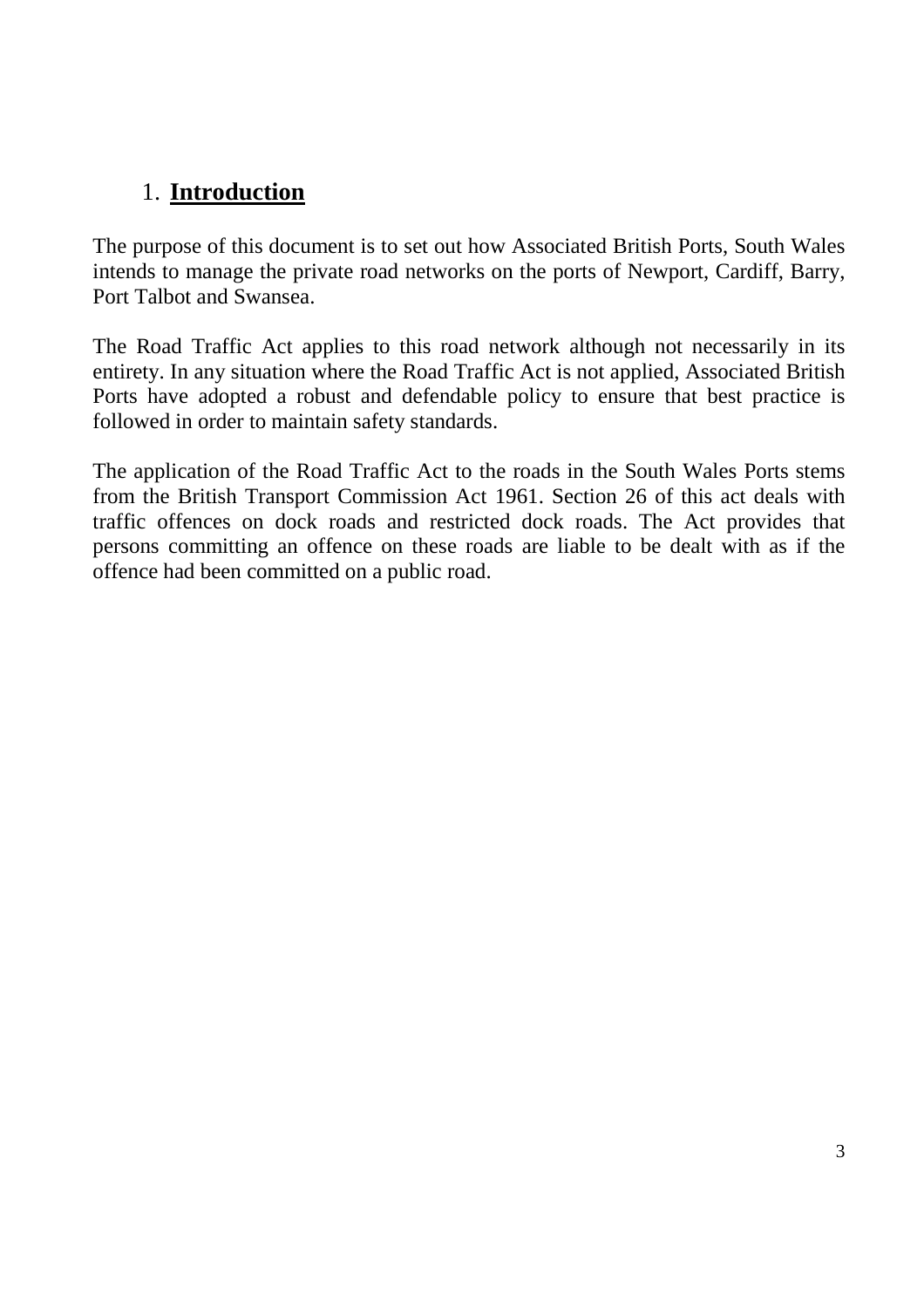#### 2. **Policy Statement**

Associated British Ports, South Wales, will ensure management of the private road networks on the port estates in a consistent manner. The provisions of the Road Traffic Act, where they apply, will be strictly enforced. In all other situations, best practice will be employed to ensure the safety of all users of the port road networks is not compromised.

This management of the private road network will include consultation with port users through Port Users Liaison meetings and Port Safety Liaison meetings as well as local ABP Health and Safety Committees. At these forums, traffic management issues will be discussed and minuted and form an agenda item to enable effective consultation.

Where appropriate, consultation with the Local Highways Department will take place to ensure that the design, wording and siting of traffic signs and road markings within the port boundary areas are suitable.

#### **Speed limits**

Speed limits on the port roads will be strictly enforced. Such enforcement may be by Police, Port Security or ABP staff. Suitable speed monitoring equipment is provided for ABP or its security contractor to achieve this aim. This equipment is regularly calibrated to ensure that accurate and correct checks are being made. A system for the management of offenders caught breaking port speed limits or for other traffic offences is in place and assists ABP in monitoring the behaviour of drivers. This may lead to individuals who are caught repeatedly being banned from driving on the port estates. Such bans may also be given for offences of a serious nature. It should be noted that such bans are not an exclusion from the port estate but an exclusion from driving on the port estates. The period of a ban may vary depending on the seriousness of the offence but would normally take the form of a three week ban, rising to a three month ban for serious or persistent offences. Further bans of twelve months may be issued for repeated offences and ABP reserve the right to permanently exclude an individual from driving on port estates should their behaviour be serious enough to warrant it in order to protect other road users. Bans may also be issued for other traffic offences such as driving whilst using a hand held mobile phone, unsecured loads etc. *(See section 3 for further details).*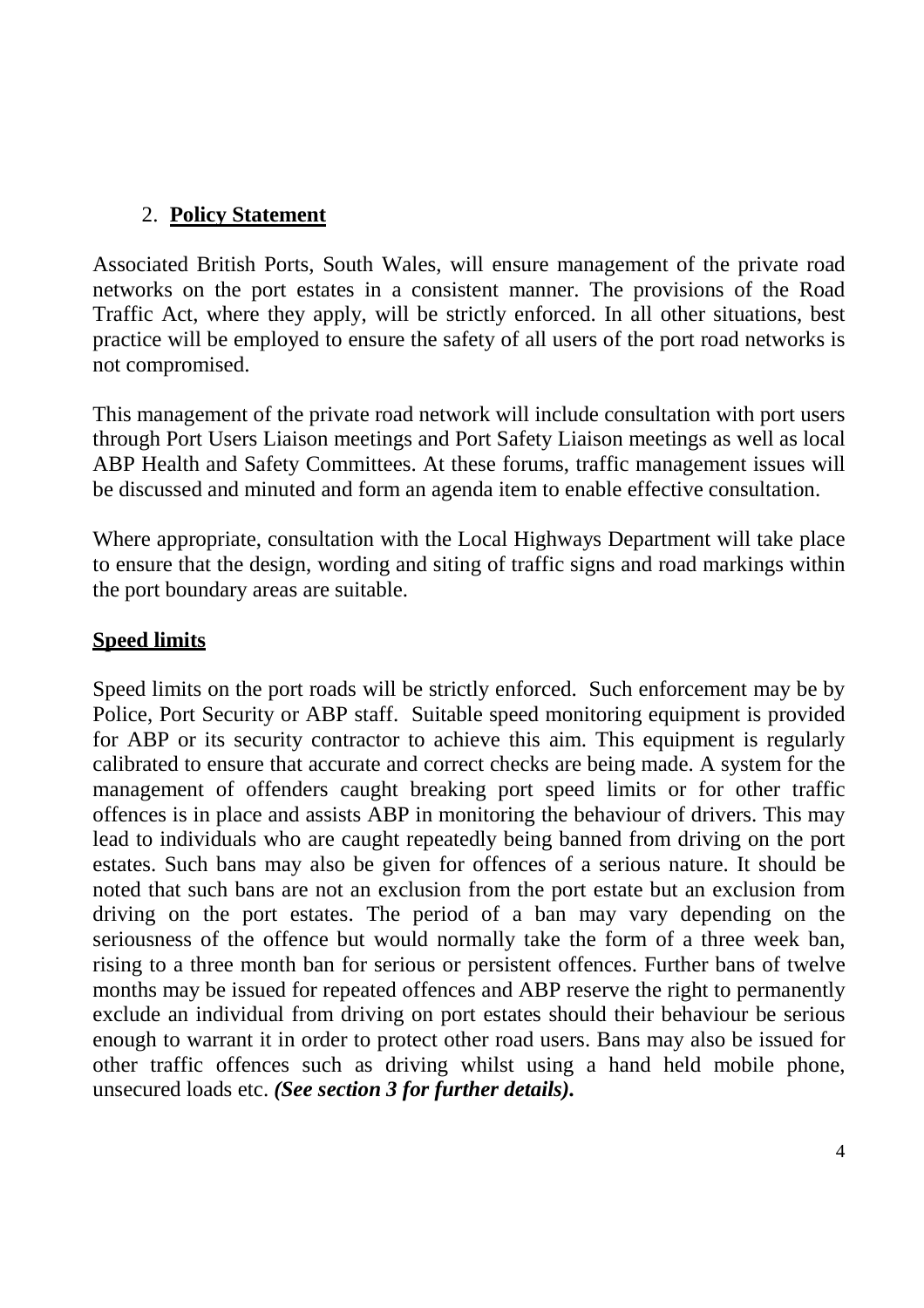#### **Driving Licences**

It is expected that drivers should hold the appropriate licences for the vehicles they drive and it is the responsibility of employers to make the appropriate checks to ensure that this is the case if they drive on company business. In some cases, vocational training licences may be acceptable following an appropriate level of training and formal assessment. Vehicles for which no DVLA licence exists shall only be driven following a vocational training programme having been completed. It is also expected that all vehicles shall be covered by the appropriate private or company motor insurance.

#### **Taxing of Vehicles**

Road tax is only required for vehicles used on public roads i.e. those roads maintained at public expense. As such, port vehicles specifically used for work within the confines of the port boundary do not have to display a valid road tax certificate. Any such usage of such vehicles for port only vehicles may have to be approved by Associated British Ports: in which case a fee may be payable in order to obtain such approval. The use of red diesel for such vehicles is an issue for each individual operator to establish the legalities for themselves.

#### **Vehicle Maintenance**

Road going vehicles used on port roads that do not venture onto public roads should nonetheless be maintained to the same standards as they would be to allow usage on a public road. Non road going vehicles such as fork lift trucks, loading shovels, tug masters and other plant and equipment shall be maintained as required under the relevant Health and Safety legislation such as the Provision and Use of Work Equipment Regulations 1998 (PUWER) and/or the Lifting Operations and Lifting Equipment Regulations 1998 (LOLER).Vehicles and plant & equipment should undergo regular pre-use checks by the operators to ensure that they remain in a safe and proper condition for their use. Any vehicle not meeting the minimum standards for safe use must not be used on the port roads.

#### **Load Security**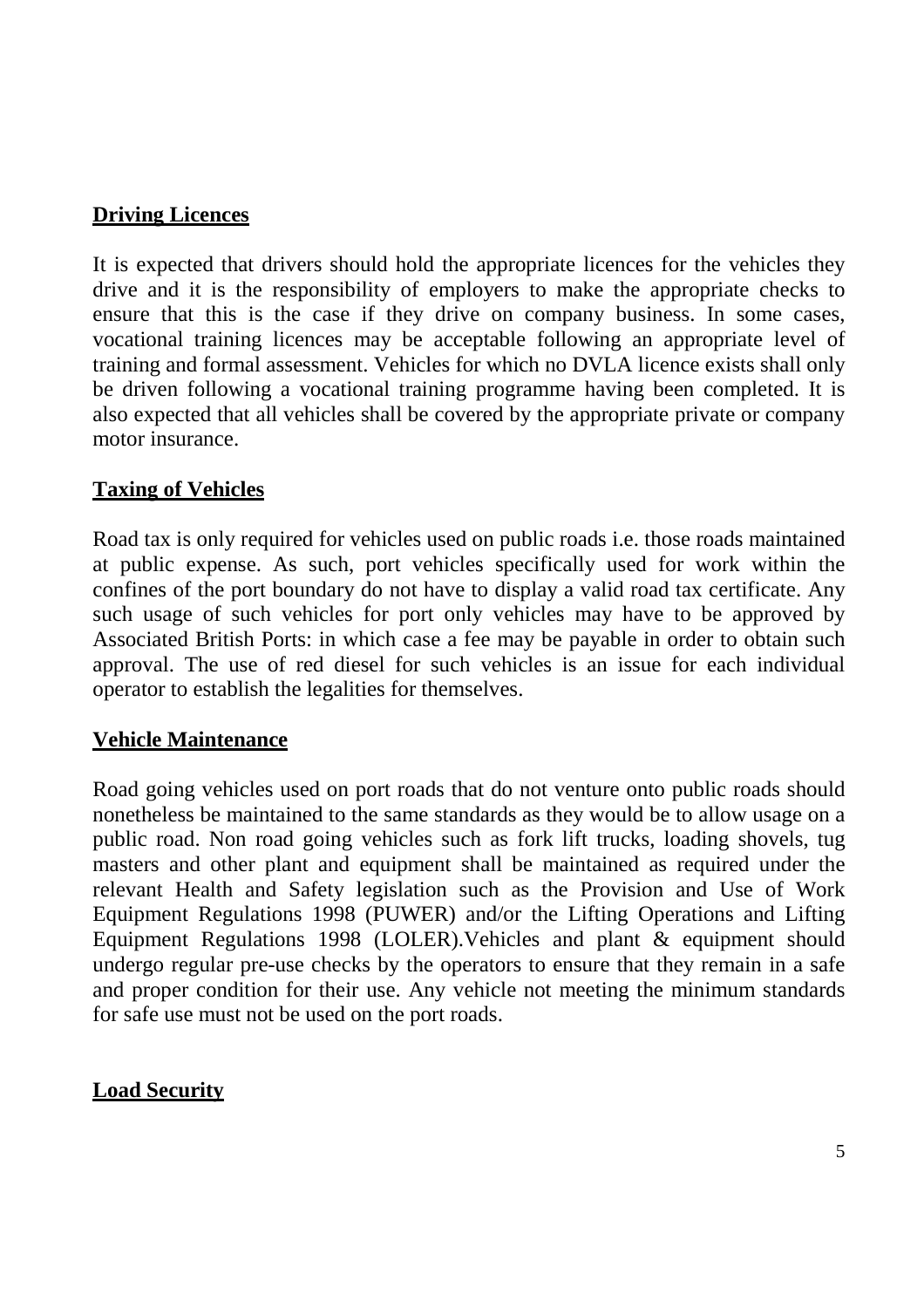Loads must be adequately secured for the purposes of moving around the port road networks. The general level of security for loads on public roads should also apply to the port estates. Bulk loads must be properly sheeted if liable to generate dust or blow off the trailer. Scrap loads should be securely netted if there is a foreseeable risk of material falling from the trailer. Enforcement action will be taken against any driver who does not take reasonable steps to ensure the safety and security of their load

#### 3. **Enforcement and Guidance**

The responsibility for enforcement may be through a number of agencies. These may include the local Police, the Health and Safety Executive (HSE), Her Majesty's Revenue and Customs (HMRC), Vehicle and Operator Services Agency (VOSA) as well as Associated British Ports (ABP) as the Port Authority or its Port Security contractor.

#### **Speeding Tolerances**

**Speeding tolerances are generally set at: 35 to 39 mph: a first warning. Three offences of this nature could lead to a ban. 40 to 49 mph: a first and final warning. 50 to 55 mph: a three week driving ban. 55 mph +: a three month driving ban.** 

These tolerances are meant as a guide only and are discretionary. They may be changed depending on the circumstances involved: i.e. dangerous driving and overtaking etc. Any person who continues to offend after receiving a three month ban could face a twelve month ban or indeed, a permanent ban from driving on the port estates. A driving ban will be enforced throughout the region and is not specific to the port where the offence was committed. All information regarding offences is logged onto a database for a period of no less than twelve months. It should be noted that if a driver is banned, they are still permitted entry onto the port but are unable to drive on the port estate.